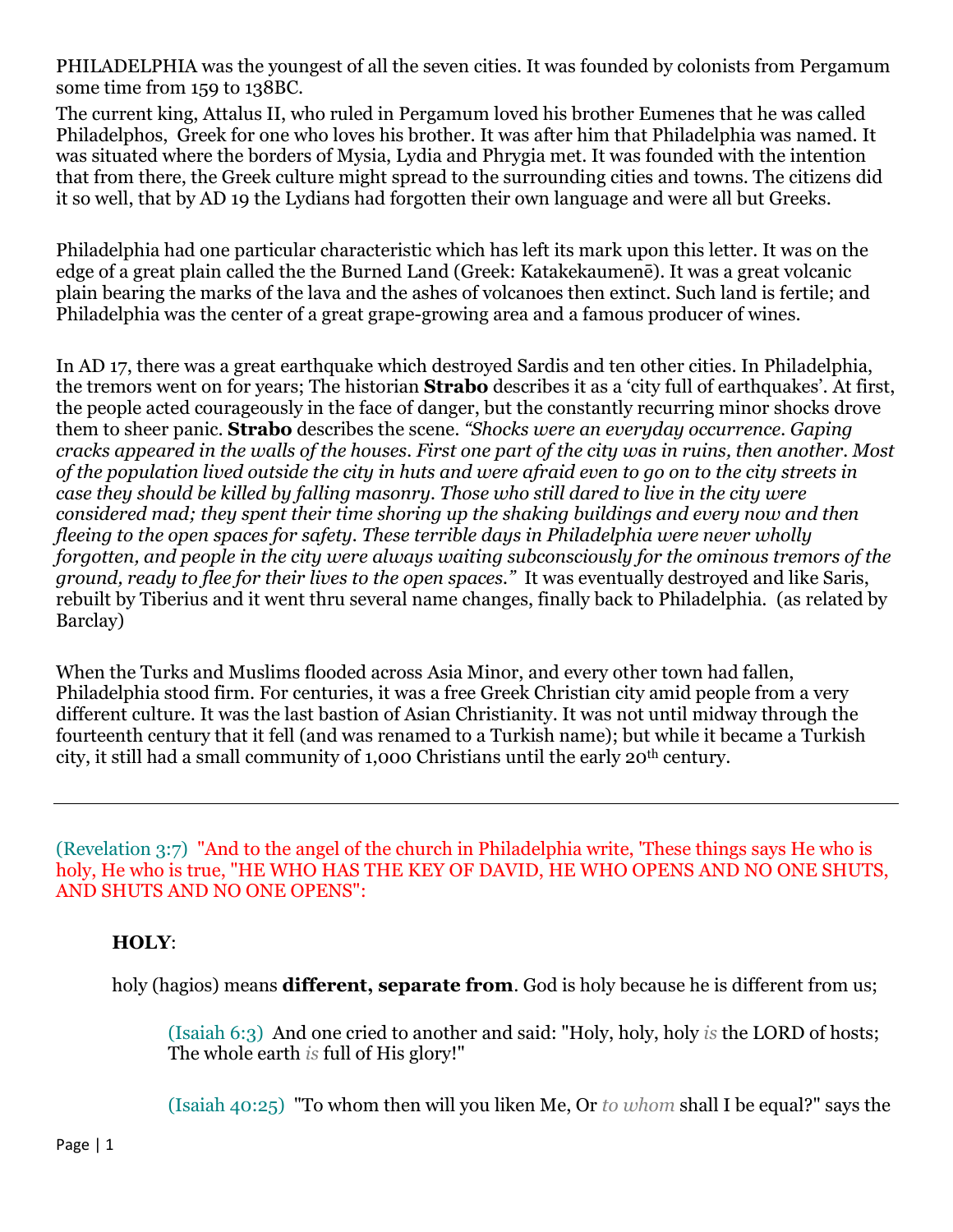Holy One.

### **TRUE**:

In Greek, there are two words for true. There is alēthēs, which means true in the sense that a true statement is different from a false statement. There is alēthinos, which means real as opposed to that which is unreal. It is the second of these words which is used here. In Jesus, there is **reality**. When we are confronted with him, we are confronted with no shadowy outline of the truth but with the truth itself.

(John 1:9) That was the true Light which gives light to every man coming into the world.

(John 6:32) Then Jesus said to them, "Most assuredly, I say to you, Moses did not give you the bread from heaven, but My Father gives you the true bread from heaven.

(John 15:1) "I am the true vine, and My Father is the vinedresser.

(1 John 5:20) And we know that the Son of God has come and has given us an understanding, that we may know Him who is true; and we are in Him who is true, in His Son Jesus Christ. This is the true God and eternal life.

(27 times: 18 by John in his gospel, his epistle and in the Revelation of Jesus Christ)

## **KEY OF DAVID:**

OT Quote: (Isaiah 22:22).

Isaiah 22:20-22 'Then it shall be in that day, That I will call My servant Eliakim the son of Hilkiah; (21) I will clothe him with your robe And strengthen him with your belt; I will commit your responsibility into his hand. He shall be a father to the inhabitants of Jerusalem And to the house of Judah. (22**) The key of the house of David I will lay on his shoulder; So he shall open, and no one shall shut; And he shall shut, and no one shall open.**

Matthew 16:19 And I will give you the keys of the kingdom of heaven, and whatever you bind on earth will be bound in heaven, and whatever you loose on earth will be loosed in heaven." He still retains all authority; if they should err in their binding and loosing, His will stands!

**DOOR**: see next verse; But, in this verse, think "**authority**"! **Only He** opens the door and **only He** can shut it!

(Revelation 3:8) "I know your works. See, I have set before you an open door, and no one can shut it; for you have a little strength, have kept My word, and have not denied My name.

# **DOOR:**

Page | 2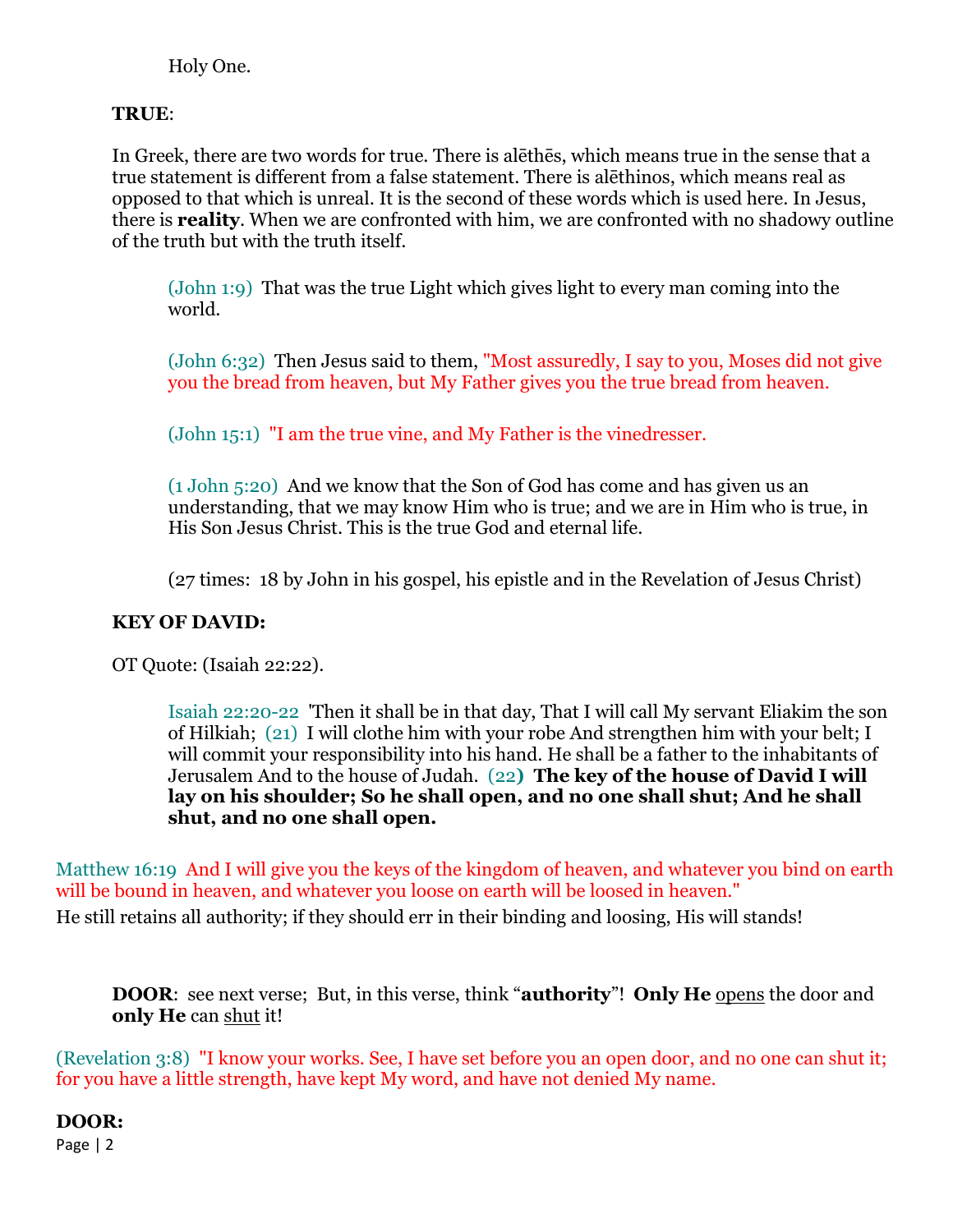- 1) He is the new and living way into the presence of God.
- 2) A door of opportunity to proclaim the Gospel;
- 3) To open the Scriptures and reveal their truth;
- 4) The door to the Church that He builds

The church was commended for keeping the Word of Christ and for not denying His Name in the face of much persecution. AND, all this while they had just a little strength – therefore, they relied on the Holy Spirit for everything!

(Revelation 3:9) Indeed I will make *those* of the **synagogue of Satan**, who say they are Jews and are not, but lie—**indeed I will make them come and worship before your feet, and to know that I have loved you.**

Sadly, much Christian persecution came from the unbelieving Jews. The persecution was overt, fierce, and, in a sense, not much different than how they blindly persecuted their Messiah! In their coming **against** Christ they showed their true colors.

John 8:42-44 Jesus said to them, "If God were your Father, you would love Me, for I proceeded forth and came from God; nor have I come of Myself, but He sent Me. (43) Why do you not understand My speech? Because you are not able to listen to My word. **(44) You are of** *your* **father the devil, and the desires of your father you want to do. He was a murderer from the beginning, and does not stand in the truth, because there is no truth in him. When he speaks a lie, he speaks from his own** *resources,* **for he is a liar and the father of it.**

"I will make" in the Greek means, "I give". The promise to Philadelphia is larger than that to Smyrna. To Smyrna the promise was that "the synagogue of Satan" should **not prevail** against the faithful in her: **to Philadelphia, that she should even win over some of "the synagogue of Satan". For until Christ comes again, and all believing Israel is saved, there will be "a remnant" that He gathers out of the Jews who** by grace have been saved through faith.

This is an instance of how Christ set before her an "open door," **some of her greatest adversaries, the Jews, being brought to the obedience of the faith. Their worshipping before her feet is not true worship as with God but more so to express their humble acknowledgement and confession of seeing a 'gentile' worshiping the God of Abraham, Isaac and Jacob and His Son, called David's Greater Son from Psalm 110.**

Warning: Internet searches of "synagogue of Satan" produce many (I'd say too many) links to sites that claim the "synagogue of Satan" refers to the Jewish people today and that promote all kinds of conspiracy theories about how the Jews run the world. This is a misinterpretation and misapplication of the verses in Revelation. The synagogue of Satan refers to specific Jewish communities that persecuted the church, not to any modern situation. Likewise, no modern circumstances should be used as an interpretive tool to explain a passage firmly rooted in the first-century Roman world. And, the bottom line is anti-Semitism.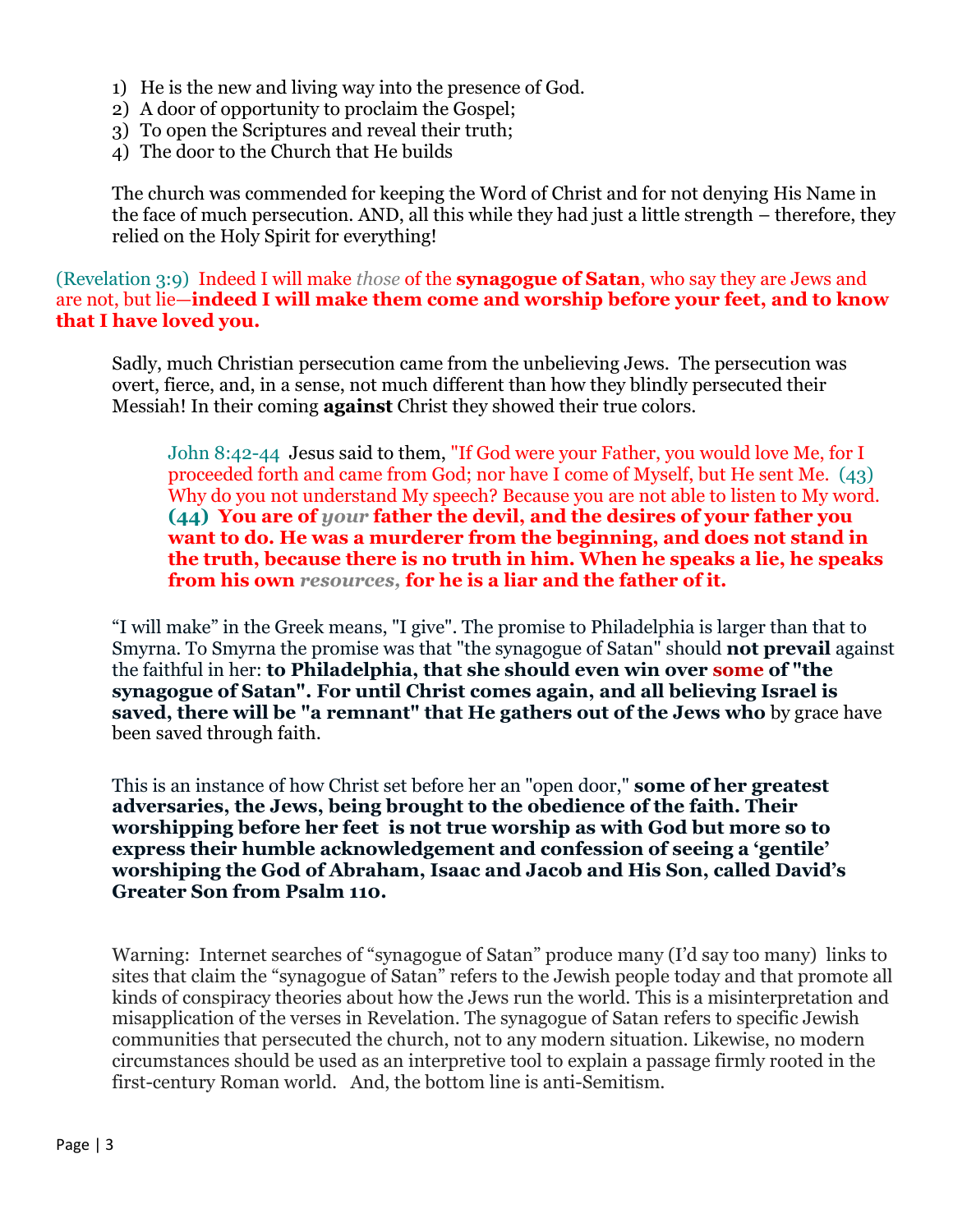One other aspect to this is cults (or false religions). Many churches claim to be the "true" Jews (Mormon's, Jehovah Witnesses, Seventh Day Adventists etc). Several denominations, while not cultic, believe in replacement theology, relegating all Jews to the curses of God and all believers to the blessings of God. ALL of these are anti-Semitic!

(Revelation 3:10) Because you have kept My command to persevere, **I also will keep you from the hour of trial** which shall come upon the whole world, to test those who dwell on the earth.

Trial = a putting to *proof* by *experience*; And, the church there passed the test! NOTE: Jesus says "My COMMAND to persevere"! You can make up all kinds of excuses why you didn't persevere, but in the end, it was plain disobedience!

(Revelation 3:11) Behold, I am coming quickly! Hold fast what you have, that no one may take your crown.

Quickly: When I come, I will come suddenly!

This isn't a loss of salvation, but a loss of rewards; One who gives into the world's ungodly systems, gives into his/her flesh, or yields to the devil's temptations will lose their Christ-Like reputation and worse, may sully the reputation of Him who you represent. Therefore, qwatever light you had, will be dimmed so that it can no longer shine.

(Revelation 3:12) He who overcomes, I will make him a pillar in the temple of My God, **and he shall go out no more**. I will write on him the name of My God and the name of the city of My God, the New Jerusalem, which comes down out of heaven from My God. And *I will write on him* My new name.

Many ancient sites have little remaining of their initial buildings; often, however, what we do see are pillars: huge cement columns that provided support for the entire building. We saw how earthquakes would destroy much of a town – but often, the only thing standing after a strong shaking are the pillars.

The church will also receive a strong-shaking from the world! I think this is especially true of our current world where religion, especially Christianity and Judaism, are viewed as a killing plague on humanity!

So, it's easy to see what Jesus will do with the overcomers: they will help to support the life of the Temple of God! This is a reference to the Millennial Temple;

## **GO OUT NO MORE:**

Given the context, it appears that this refers to the secure lives we will have when in the Presence of the King! No more persecutions, no more battles;

#### **Write on Him: Couple of possibilities:**

1) Many cities of Asia Minor honored a faithful priest who died with his named carved into a new pillar that was built in a temple for this purpose;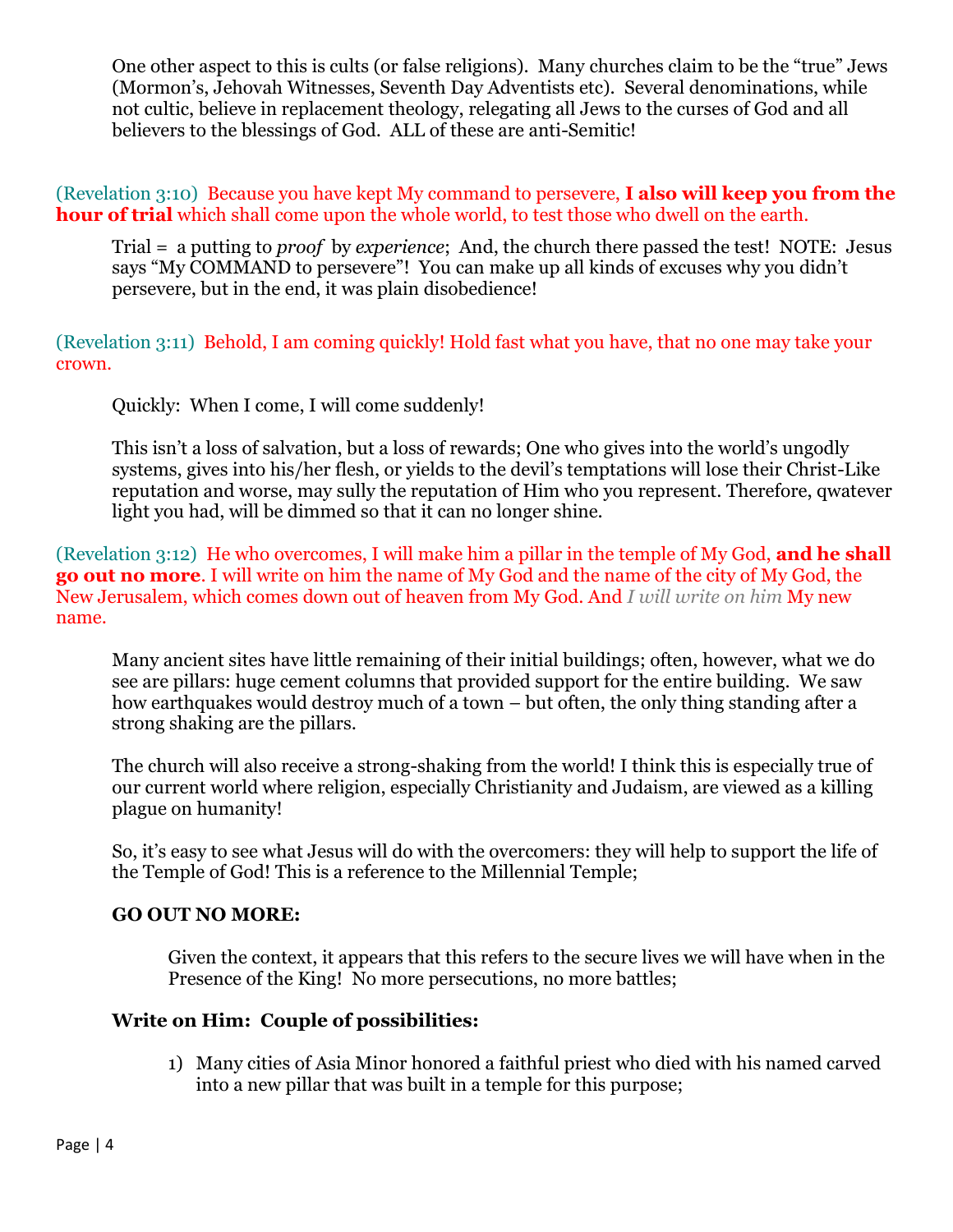2) Numbers 6:22-27 And the LORD spoke to Moses, saying: (23) "Speak to Aaron and his sons, saying, 'This is the way you shall bless the children of Israel. Say to them: (24) "The LORD bless you and keep you; (25) The LORD make His face shine upon you, And be gracious to you; (26) The LORD lift up His countenance upon you, And give you peace." ' **(27) "So they shall put My name on the children of Israel, and I will bless them."**

Here are the three names:

- 1) I will write on him the name of My God and
- 2) the name of the city of My God, the New Jerusalem, which comes down out of heaven from My God.
- 3) And *I will write on him* My new name.

Writing the Name of God is, I believe, a way of showing God's ownership of His creation, a new creation because of the work of His Son!

Writing the name of the city of God expresses His delight of allowing ALL true believers, regardless of their heritage (Jew or Gentile), into the New Jerusalem from heaven; **And what is the new name?**

Ezekiel 48:35 All the way around *shall be* eighteen thousand *cubits;* **and the name of the city from** *that* **day** *shall be:* **THE LORD** *IS* **THERE.**

**My new name:** we gotta wait!

(Revelation 3:13) "He who has an ear, let him hear what the Spirit says to the churches." '

Next week, we will be discussing the last church in the list of seven.

Then I would love it if you would all take some time **after next week** to re-read chapters 2 and 3. Please think about each church and compare it to ours. What attributes described in each church do you see in our church today. Be honest!